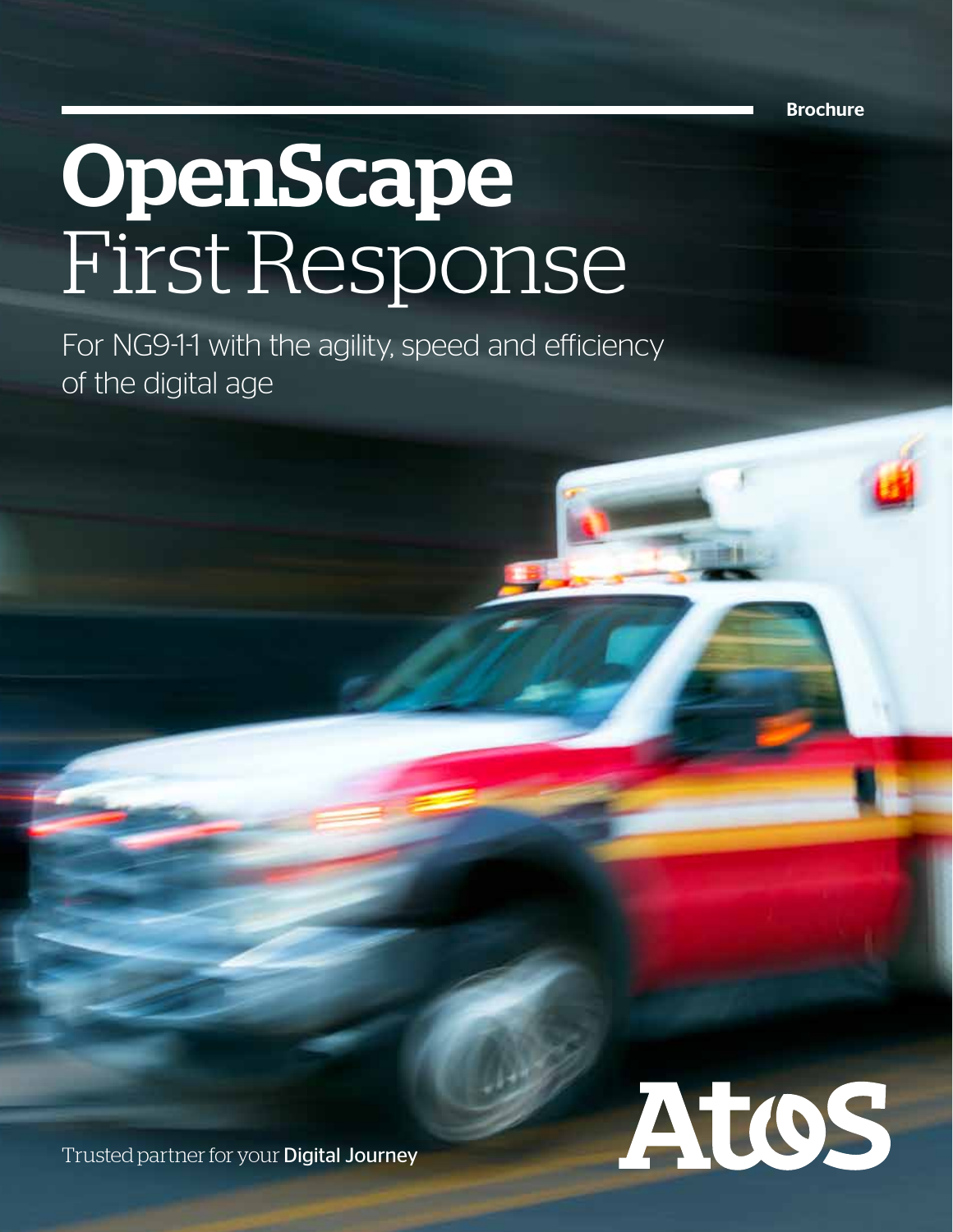## The singular pathway to 9-1-1 convergence

You can't afford a second of downtime when responding to an emergency—but aging voice-only 9-1-1 networks are increasingly inadequate and unreliable. The answer is a solution that lets you combine voice and data, get the most information from the public to emergency services personnel, and better inform your first responders without delays..

The one-size-fits-all approach to 9-1-1 communication just doesn't cut it anymore. Not when public safety answering point (PSAP) solutions for NG9-1-1 can now include native multimedia call processing and internal PSAP routing based on user roles/skills and policies. And not when operational overloads can be replaced with managed workflow via a single platform by Atos.

#### Leading a paradigm shift

Initiating a voice call may always be the fastest means to request help in an emergency, but today we live in a multimedia world, where content forms such as video, text and messaging are prevalent and practical. Conventional 9-1-1 systems simply do not support this communication paradigm shift, but with OpenScape First Response, PSAPs can take 9-1-1 into the digital age. Emergency calls can be placed and responded to via voice, text messaging and video. Now the public has the option to choose preferred methods of "calling" 9-1-1 with confidence.

#### Improving the call—and the response

Just as today's 9-1-1 callers must have a "voice" without speaking, first responders must efficiently manage and process responses with software-driven solutions that do not create information overload.

OpenScape First Response answers that call by integrating voice, video, text



and many other communication media into your PSAP's call flow to quickly and intelligently deliver callers to the most appropriate PSAP professionals based on routing schemes, skill profiles or method of communication.

Early adopters of digital 9-1-1 are sharing their lessons learned and advancements to set the benchmarks. Atos helped Summa 112—one of Europe's largest emergency coordination centers, serving a population of more than 71 million people—modernize, streamline and greatly expand its capabilities, providing an excellent example of what's possible with today's technology.

#### Atos Professional Services: easing the load on our clients

NG9-1-1 solutions need not be overwhelming. Atos' Professional Services can significantly lighten the burden and let you focus on what you do best: saving lives.

#### Managed Services



- 24x7x365 remote monitoring and response
- System performance optimization
- Device management and security
- Antivirus and disaster recovery



- On-site repair and resolution
- System service and optimization





- Conserve and manage cash flow
- Predictable payments that fit your budget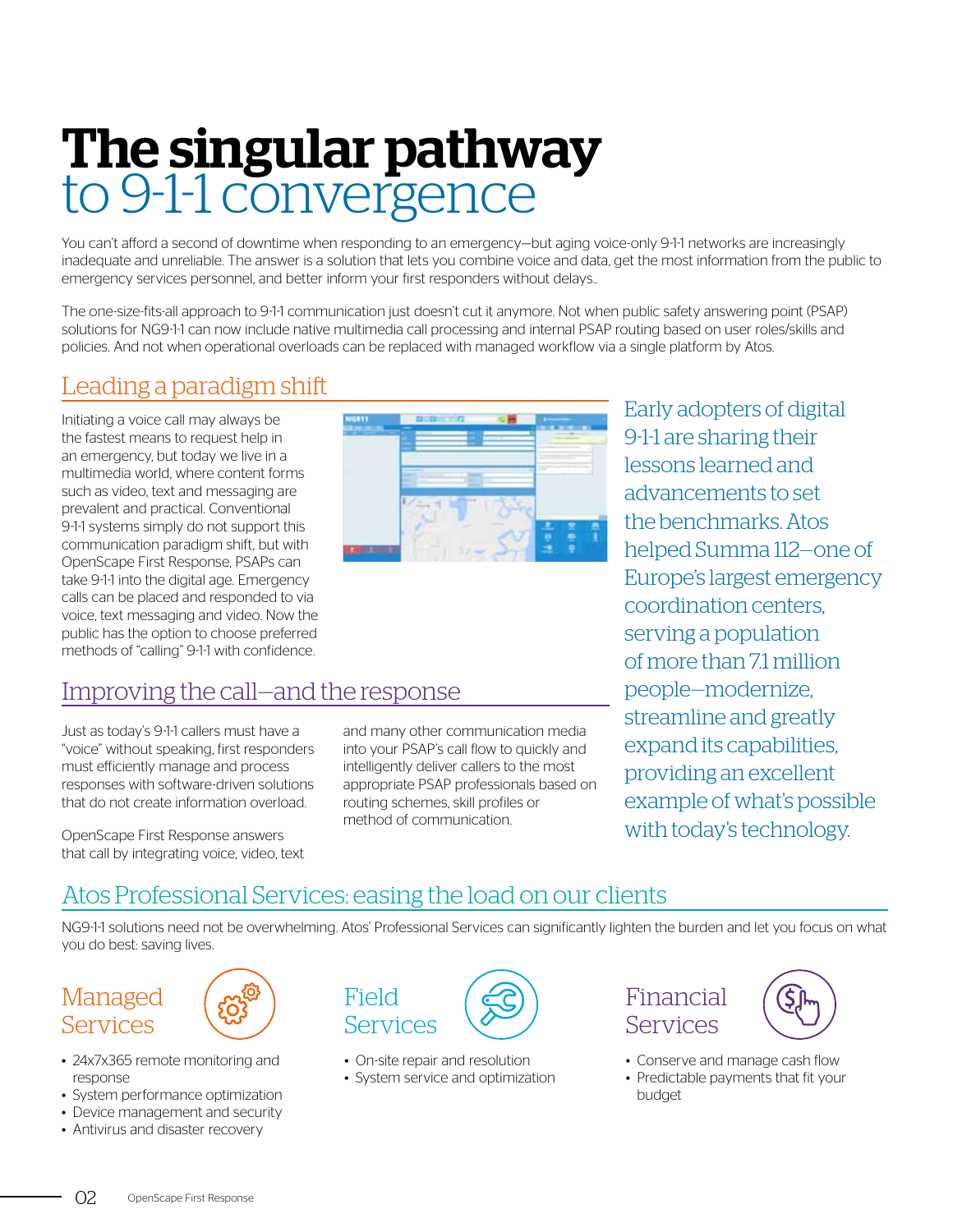#### An exact fit for market needs

Rather than provide public safety customers with more of the same, Atos has aligned its core competencies to fit the exact needs of the today's market. We have the industry's only VoIP switch capable of replacing the aged telephone exchange central office switches, closing one of the single biggest gaps in the 9-1-1 industry today.

Just as importantly, Atos does not prescribe to customers what their network—or even their hardware infrastructure—should include. Instead, as a digital transformation partner, we help our customers identify the best network assets and redundancy design using what exists, rather than reselling what is already there. The marketplace has called for reduced total cost of ownership by leveraging existing investments. This is the Atos model in all client engagements.

#### OpenScape First Response: solution at a glance

The OpenScape First Response application layer delivers the most scalable and intelligent PSAP communication platform that the world has seen. Robust capabilities include:

- Carrier-grade VoIP call management platform designed for VoIP from the ground up
- Support for up to 500,000 users with voice and multimedia
- Hosted, on-premise or hybrid deployment models
- Advanced routing and contact center features via software modules
- Customizable GUI leveraging standard functions and features, as well as traditional UI layout schemes
- Support for call volumes of 20,000+ per hour
- Multimedia and voice ACD using roles or skills
- SOA architecture for seamless plug-and-play of additional modules
- NENA i3-compliant design for seamless mapping and recording integration

#### Feature-rich user interface

The solution user interface was developed to address legacy 9-1-1 communication processes and enable (as new media types become prevalent) a single application for managing all 9-1-1 content according to rules, skills or content-specific policies.

To minimize impact on call takers, the interface allows configurable layouts as well as preconfigured templates to help mirror what users are accustomed to in their current system, decreasing training demands and easing migration.

#### Revisit and reduce TCO with Atos

Atos does more than simply reduce total cost of ownership: our digital transformations let you reformulate your entire approach to TCO. That's because OpenScape First Response is a resilient and robust solution that delivers converged communication service flexibility across your existing infrastructure. Our solution can be the foundational platform and point of convergence for all media, creating a single integrated command flow. Over time, you'll reduce complexity and manage PSAP call flow with greater speed and efficiency and fewer resources.